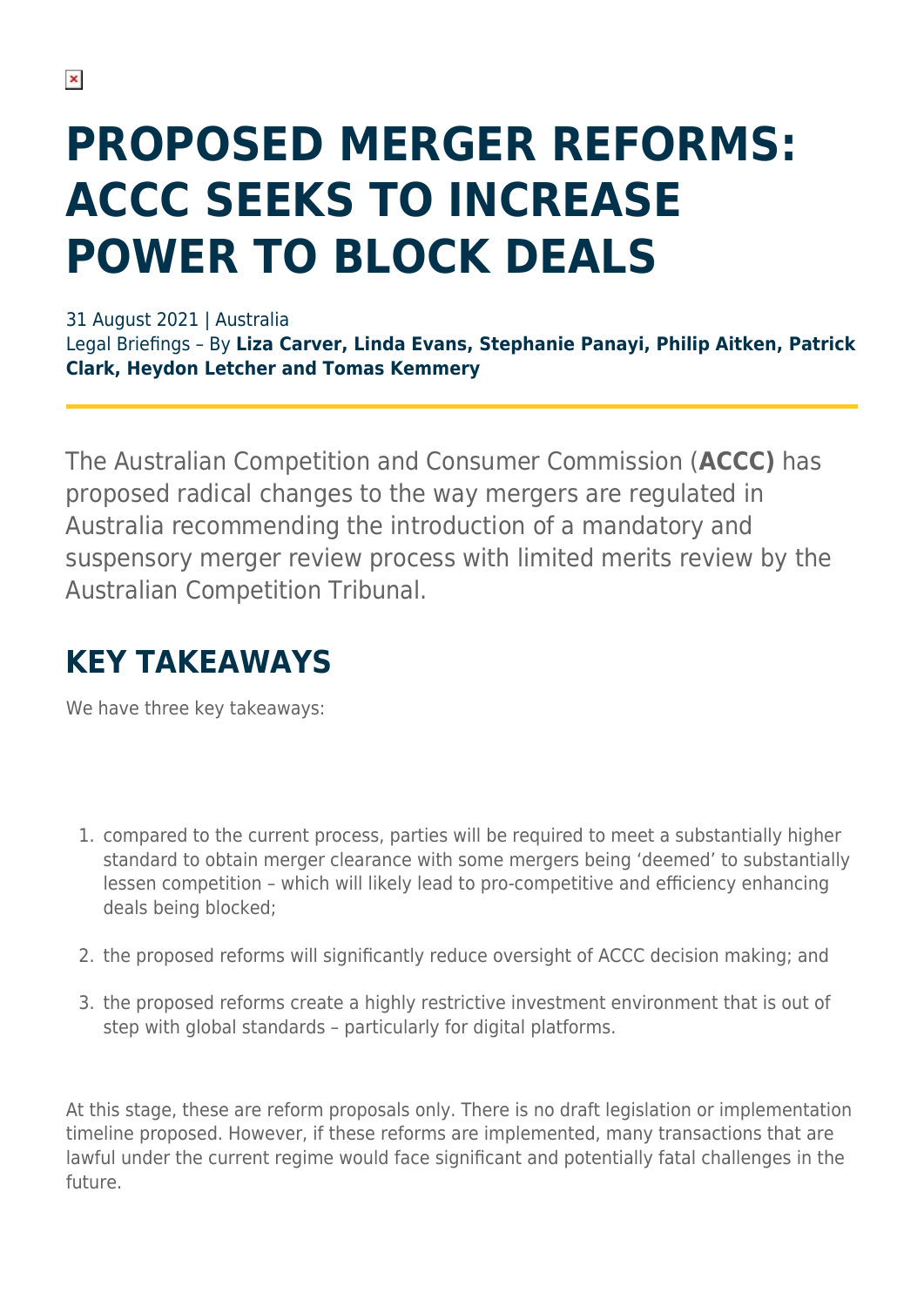## **OVERVIEW OF REFORMS**

#### **INTRODUCTION OF A MANDATORY AND SUSPENSORY MERGER REVIEW PROCESS WITH LIMITED MERITS REVIEW**

Currently, parties seeking approval of a transaction can apply to the ACCC for informal merger clearance or for merger authorisation, or (in rare circumstances) may apply to the Federal Court for a declaration that a transaction does not substantially lessen competition.

The ACCC has proposed the introduction of a formal mandatory and suspensory merger control regime which would replace all existing clearance processes:

- Notification to the ACCC of any merger above certain thresholds (currently unspecified) will be mandatory and mergers above such thresholds will be prohibited unless clearance has been granted.
- The test for clearance will reverse the onus of proof, which currently requires the ACCC to find the transaction would have, or be likely to have, an anti-competitive effect.
- The ACCC's decisions will be subject only to limited merits review by the Australian Competition Tribunal (effectively removing the opportunity for parties to approach the Federal Court for a declaration that a transaction will not contravene the rules).
- The informal clearance 'pre-assessment' process will continue for mergers below the mandatory notification thresholds however the ACCC will have the power to 'call in' transactions to bring them within the formal review process.

### **CHANGES TO THE MERGERS TEST**

The ACCC is proposing 3 key changes to the merger test.

- The merger factors in section 50(3) are revised including to add factors to address whether the acquisition may result in the loss of potential competitive rivalry and/or increase access to or control of data, technology or other significant assets.
- Changing the test. Currently, the test requires that the transaction is 'likely' to substantially lessen competition in the sense of a 'real commercial likelihood'. The ACCC proposes to change the meaning of 'likely' to mean 'a possibility that is not remote'. This is a substantially lower standard than 'real commercial likelihood' and, if implemented, would involve a profound change to Australia's merger laws. An applicant will have the burden of proof in demonstrating that a substantial lessening of competition is not likely.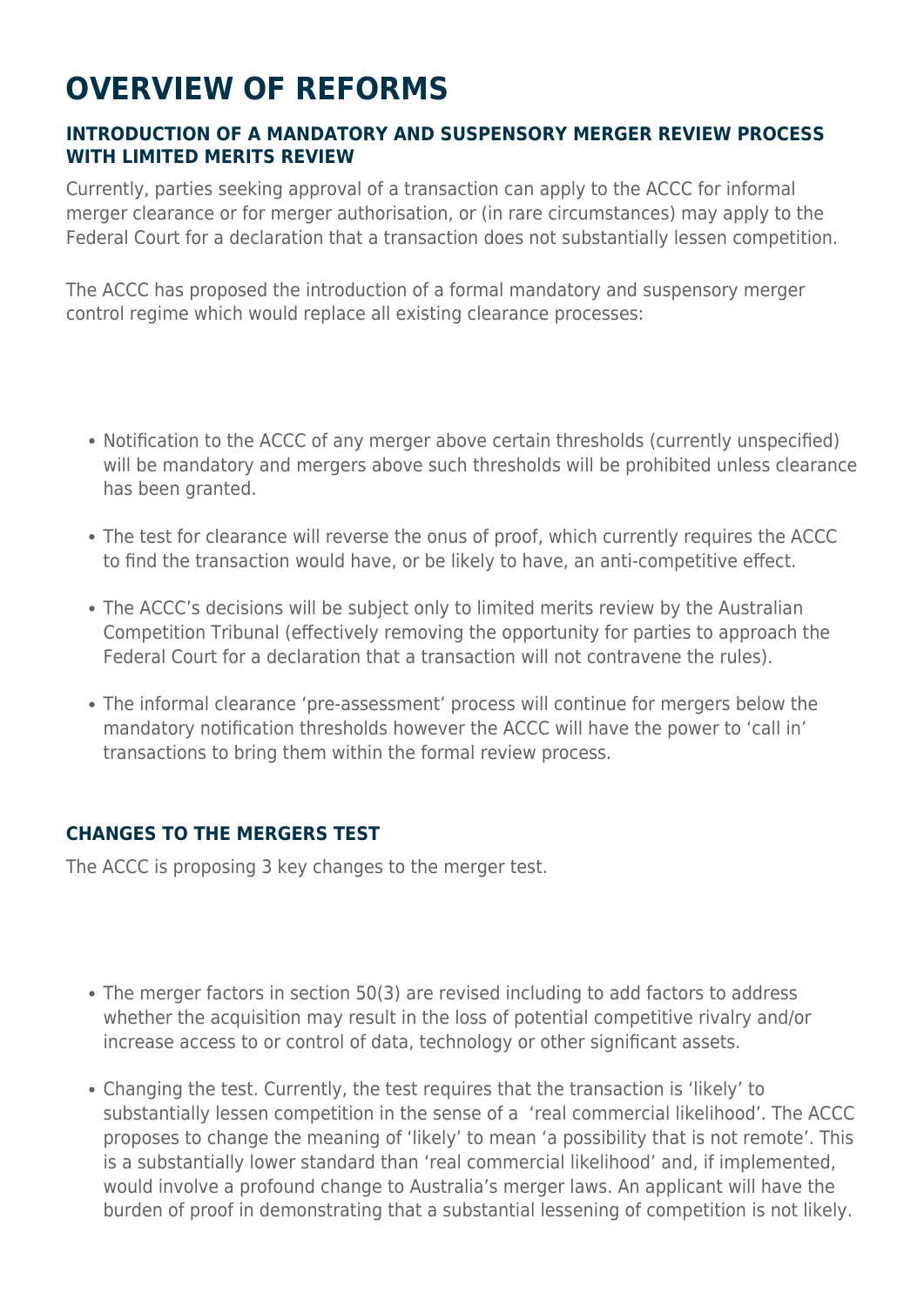• Including a deeming provision prohibiting firms that possess substantial market power from engaging in mergers/acquisitions that entrench, materially increase or materially extend positions of substantial market power.

#### **REFORMS TARGETED AT ACQUISITIONS BY LARGE DIGITAL PLATFORMS**

The ACCC has proposed sector specific changes relating to digital platforms.

A different test will be applied to acquisitions by certain digital platforms. Affected digital platforms will be specified in advance by the ACCC based on factors including the size and scope of services of the digital platform. While the ACCC has not identified what this merger test will be, or whether the ACCC's determination will be reviewable, it states that the probability of competitive harm that needs to be established should be lower than that which applies for acquisitions in the economy more broadly.

### **COMPARISON OF PROPOSED REFORMS**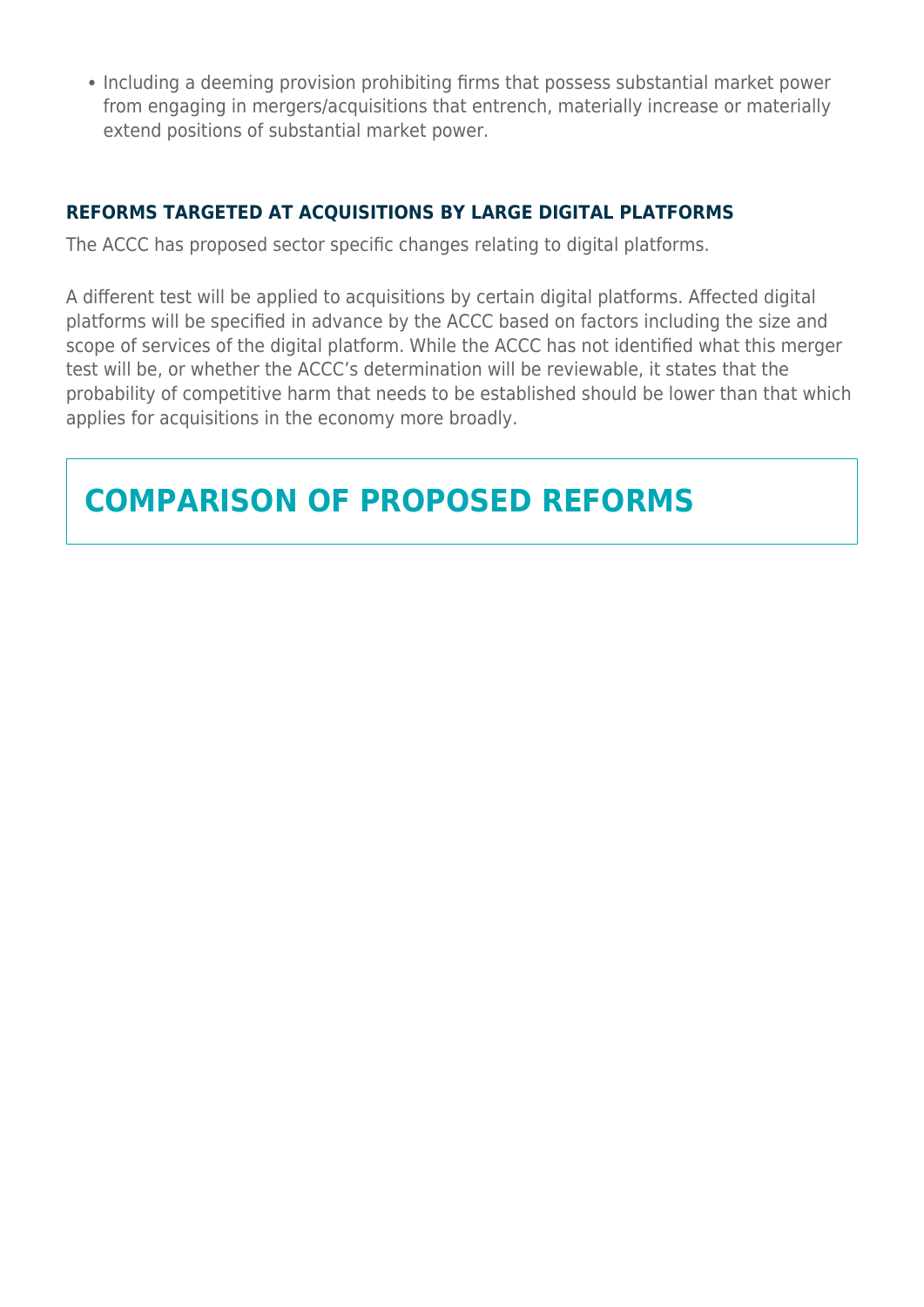| <b>Current Approach</b>                                                                                                                                                                                                                                                                                                                                                                                                                                                                                                                                       | <b>ACCC Proposed Reform</b>                                                                                                                                                                                                                                                                                                                                                                                                                                 |
|---------------------------------------------------------------------------------------------------------------------------------------------------------------------------------------------------------------------------------------------------------------------------------------------------------------------------------------------------------------------------------------------------------------------------------------------------------------------------------------------------------------------------------------------------------------|-------------------------------------------------------------------------------------------------------------------------------------------------------------------------------------------------------------------------------------------------------------------------------------------------------------------------------------------------------------------------------------------------------------------------------------------------------------|
| <b>MERGER CLEARANCE PROCESS</b>                                                                                                                                                                                                                                                                                                                                                                                                                                                                                                                               |                                                                                                                                                                                                                                                                                                                                                                                                                                                             |
| Three clearance paths: ACCC merger authorisation, informal merger<br>clearance; or Federal Court declaration                                                                                                                                                                                                                                                                                                                                                                                                                                                  | One path only: ACCC formal review<br>Appeals involve only limited merits review by Tribunal.                                                                                                                                                                                                                                                                                                                                                                |
| No compulsory pre-notification requirement.<br>Merger parties are encouraged to notify where:<br>• the products of the parties are substitutes or complements and;<br>• the post-merger share is >20%.                                                                                                                                                                                                                                                                                                                                                        | Compulsory notification thresholds. ACCC yet to outline basis of<br>thresholds. Overseas tests suggest basis could be based on parties'<br>revenues/assets, transaction size and/or market shares.<br>ACCC power to 'call in' any merger below thresholds.<br>Parties can apply for exemption from notification. ACCC yet to detail basis<br>for exemptions                                                                                                 |
| Enforcement model: anti-competitive mergers prohibited. No suspensory<br>process and parties otherwise free to complete, but face risk of ACCC<br>action to prevent merger (including interim injunction while case heard),<br>or unwind merger.                                                                                                                                                                                                                                                                                                              | Mergers above thresholds prohibited, unless clearance obtained.                                                                                                                                                                                                                                                                                                                                                                                             |
| THE SLC TEST                                                                                                                                                                                                                                                                                                                                                                                                                                                                                                                                                  |                                                                                                                                                                                                                                                                                                                                                                                                                                                             |
| The term 'likely' not currently defined.<br>Court has defined likely to mean a 'real chance' or 'real commercial<br>likelihood'.                                                                                                                                                                                                                                                                                                                                                                                                                              | Likely will be defined to mean 'a possibility that is not remote'.<br>This is a substantially lower threshold than 'real commercial likelihood.                                                                                                                                                                                                                                                                                                             |
| ACCC bears the burden of proof in demonstrating that a transaction is<br>likely to substantially lessen competition.                                                                                                                                                                                                                                                                                                                                                                                                                                          | The onus of proof is reversed and the Applicant must prove that a<br>transaction is not likely to substantially lessen competition.                                                                                                                                                                                                                                                                                                                         |
| Factors mandated in section 50(3) but list non-exhaustive:<br>• actual and potential level of import competition<br>• height of barriers to entry;<br>· level of concentration;<br>• degree of countervailing power;<br>. likelihood acquirer could significantly and sustainably increase prices or<br>profit margins;<br>• whether substitutes are available;<br>· dynamic characteristics of the market;<br>. likelihood of acquisition removing a vigorous and effective competitor;<br>and<br>• nature and extent of vertical integration in the market. | Factors to be revised to focus on the structural conditions for competition<br>that are changed by the acquisition to the detriment of competition.<br>Insert the following additional factors:<br>• the likelihood that the acquisition would result in the removal from the<br>market of a potential competitor; and<br>• the nature and significance of assets, including data and technology,<br>being acquired directly or through the body corporate. |
| No equivalent                                                                                                                                                                                                                                                                                                                                                                                                                                                                                                                                                 | A new 'deeming' provision will be inserted to the effect that mergers that<br>entrench, materially increase or materially extends a party's market<br>power will be prohibited.<br>Based on ACCC's assessment.                                                                                                                                                                                                                                              |
| Pre-existing agreements between parties considered under general<br>prohibitions: purpose or likely effect of substantially lessening<br>competition test.                                                                                                                                                                                                                                                                                                                                                                                                    | Pre-existing agreements between parties taken into account during<br>merger assessment.                                                                                                                                                                                                                                                                                                                                                                     |
| No sector-specific legal standards: all mergers subject to same test.                                                                                                                                                                                                                                                                                                                                                                                                                                                                                         | Tailored merger test for certain digital platforms.<br>Platforms would be those of a certain size and scope, whether a<br>'gateway' firm and have market power.<br>Test would include a lower probability of competitive harm. There would<br>also be a lower threshold for notifications.                                                                                                                                                                  |

### **RAISING THE BAR FOR CLEARANCE**

The ACCC's reform proposals will make it more challenging to obtain clearance in three ways:

- reversing the onus of proof;
- substantially reducing the test of likelihood to a 'possibility that is not remote'; and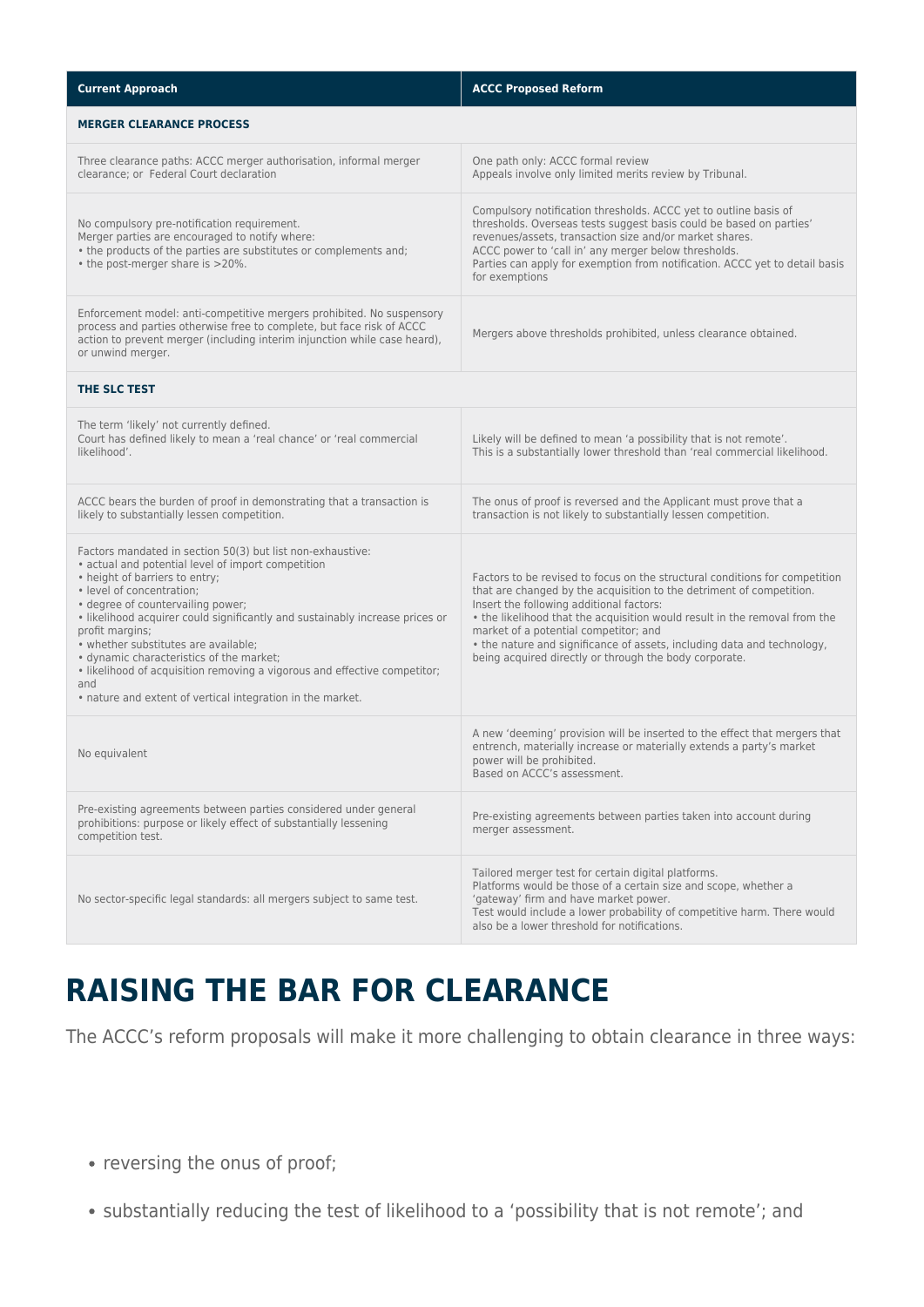deeming acquisitions that entrench, materially increase or materially extend positions of substantial market power to substantially lessen competition.

When considered in isolation, each of these reforms is problematic. However, in combination, they create a hostile merger clearance regime, which, if implemented, will result in procompetitive or competitively neutral mergers being unnecessarily blocked.

#### **REVERSING THE ONUS OF PROOF**

The proposal requires that the ACCC be satisfied that the proposed acquisition is not likely to have the effect of substantially lessening of competition.

This reverses the onus of proof. Currently, if the ACCC were to seek an injunction blocking a transaction in Court, or otherwise bring proceedings in relation to a completed transaction, it must prove that a transaction is likely to substantially lessen competition. This reversal of the onus of proof is out of step with other significant jurisdictions around the world, including the European Union.

Reversing the onus in this way substantially changes the nature of merger clearance in Australia. No longer will mergers that substantially lessen competition be prohibited. Rather, mergers that are subject to the notification obligation and have not received ACCC clearance will be prohibited.

Applicants will be in the unenviable position of being required to satisfy the ACCC of a negative relating to the future effects of a merger in circumstances where they will not have sufficient access to the information provided to the ACCC by third parties.

#### **REDUCING THE STANDARD OF LIKELIHOOD**

The Full Federal Court recently considered the meaning of 'likely' in the context of the Pacific National/Aurizon merger. The Full Court found that, consistent with earlier Federal Court decisions, a transaction will be 'likely' to have the effect of substantially lessening competition where there exists a 'real chance' or 'real commercial likelihood' of that happening. The 'real chance' test was first adopted by the Court in the 2003 AGL case,<sup>1</sup> and has generally been applied since then, including by Justice Middleton in the Vodafone/TPG merger case.<sup>2</sup>

The ACCC's proposal is to change the standard for likelihood from 'a real commercial likelihood' to 'a possibility that is not remote'. This is a substantially lower standard and, if implemented, would be amongst the most significant of the proposed reforms.

If this reform is made, applicants will, in effect, be required to satisfy the ACCC that there is no possible future in which the merger could substantially lessen competition. The insertion of a merger factor explicitly allowing the ACCC to take into account the loss of potential competitive rivalry will increase this burden further. Such a high burden will be difficult or impossible to meet in many pro-competitive transactions.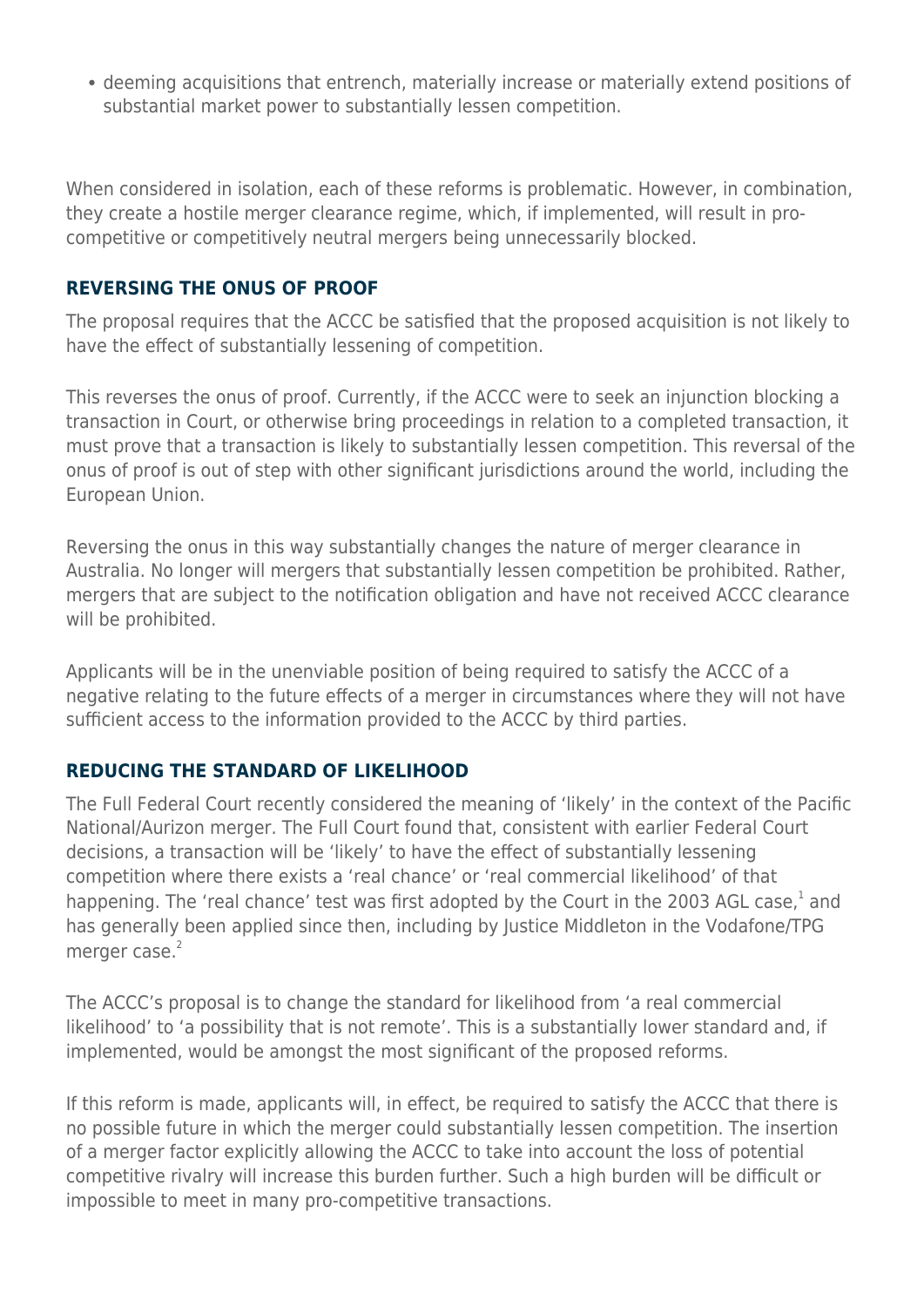#### **INTRODUCTION OF DEEMING PROVISION FOR FIRMS WITH MARKET POWER**

The ACCC has proposed the insertion of a new deeming provision that will prohibit a transaction by a firm with substantial market power where the transaction would be likely to entrench, materially increase or materially extend such market power.

This is a substantively different test to the existing substantial lessening of competition test which requires the ACCC and the Federal Court to find that the likely future with the transaction (factual) involves a substantial lessening of competition compared to the future without the transaction (counterfactual). The ACCC Chairman noted challenges in satisfying this test, stating: '[a] particular challenge with the current law is the requirement for the ACCC to prove the likely future state of competition with and without the merger to the civil standard of proof required by our courts.'

The effect of the deeming provision will be to remove the need for an assessment of the factual and counterfactual. If a firm has a substantial degree of market power any acquisition which entrenches, materially increases or materially extends that power will be deemed to contravene the rules.

However, the introduction of a deeming provision may just shift the focus of contested legal proceedings to the question of whether or not a firm has a substantial degree of market power. The ACCC will be required to undertake the complex economic assessment of whether a firm possesses substantial market power, which is often a highly contestable. For instance, some cases suggest that market power can exist at relatively low market shares (e.g. Safeway was found to have market power with a 20-25% market share) and it can be the case that more than one firm in a market may possess substantial market power. The challenges that can arise in determining whether a firm has substantial market power can be seen from the recent ACCC v Pfizer proceedings, where the ACCC initially failed at first instance to establish that Pfizer relevantly had market power, but successfully appealed this point in the Full Federal Court.

### **REDUCED OVERSIGHT OF ACCC DECISIONS**

#### **ARE THERE REAL REASONS FOR CHANGE?**

The ACCC has highlighted that markets in Australia are dominated by a small number of market participants in key areas including banking, supermarkets, mobile telecommunications, internet service provision, energy retailing, gas supply and transport, insurance, pathology services, domestic air travel, internet search and social networking services and the ACCC believes that without action 'market power in Australia will become further entrenched and certainly will not reduce'.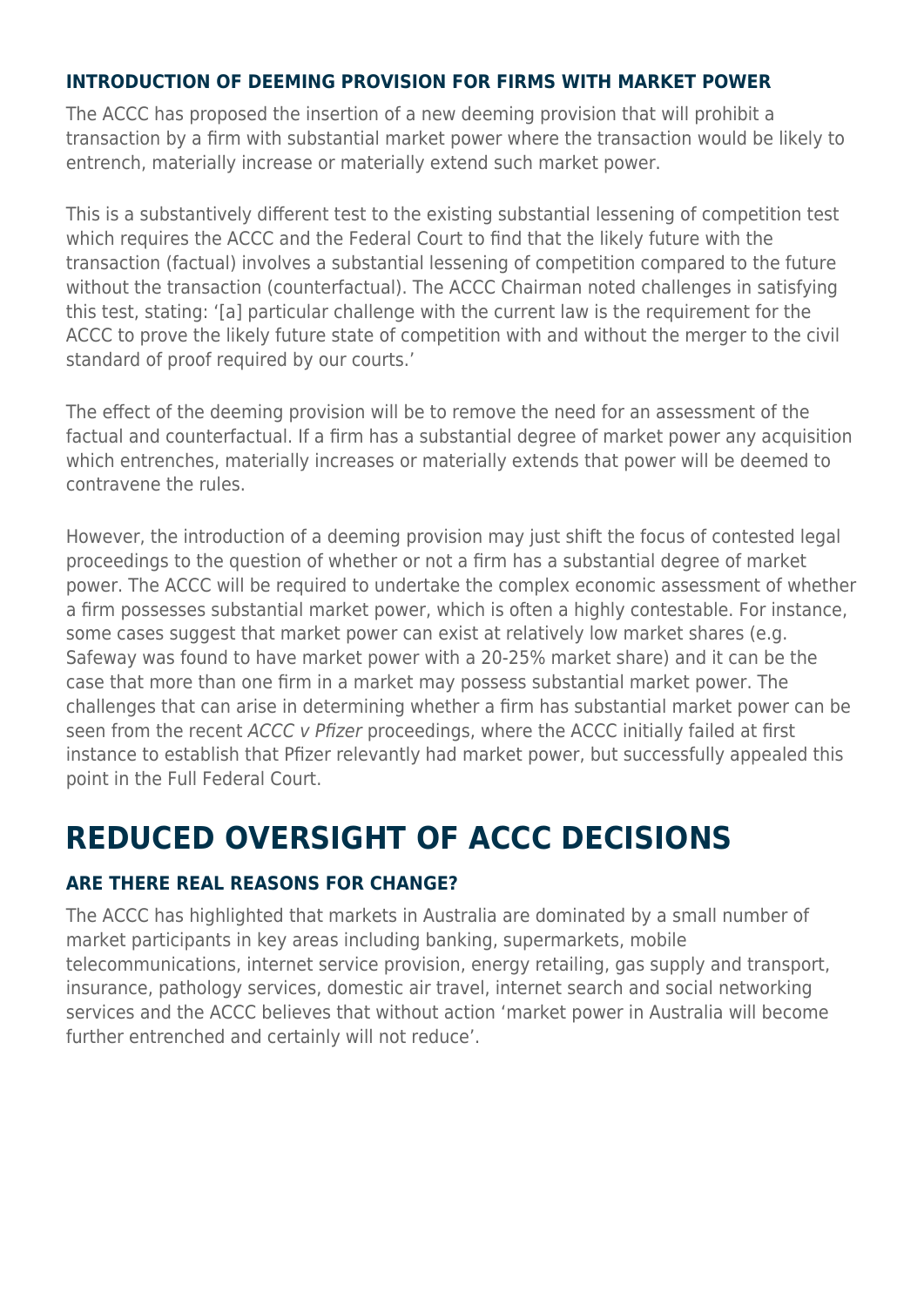The Chairman has stated that the ACCC has had a team conducting post-merger reviews of acquisitions, the findings of which 'are interesting and also troubling in some cases' and will be published by the ACCC in due course. Merger reform is but one tool available to the legislature to influence and shape the Australian economy, development of industry and investment. Australia is a small and open economy which will naturally have correspondingly more concentrated markets. Introducing a merger regime that increases uncertainty for business may itself damage the economy by discouraging investment and cutting off exit strategies for small and innovative businesses.

We do not have details of the thresholds for the mandatory and suspensory regime. They are likely to be based on one or more metrics of revenue/assets, transaction size or market share<sup>3</sup> and, given our relatively small economy with correspondingly higher market concentration ratios, any transactions involving large businesses are likely to be subject to the regime or indeed the deeming provision with limited merits review (and the loss of the right to seek declaratory relief) leaving ACCC decision making largely unchecked. Subjecting transactions to potentially extended mandatory and suspensory filing processes also adds to the regulatory burden on transaction parties, with the target company potentially in commercial 'limbo' while merger clearance is completed.

In support of the reform proposals for merger review in Australia the ACCC highlights that the Australian regime is out of step with most merger regimes internationally and out of step with international best practice. Ensuring that Australia's merger review process aligns with international best practice is a laudable goal. However, it is important to ensure that the ACCC does not just cherry pick those aspects of other jurisdictions' merger regimes that suit its purpose without giving full consideration to the manner in which merger reviews occur in those jurisdictions. A key issue here is procedural fairness.

#### **WHO WILL GUARD THE GUARDS?**

As was pointed out by the ACCC Chairman, Australia relies on a 'merger enforcement' model. Parties considering mergers and acquisitions understand that if the ACCC opposes a transaction it can take action in the Federal Court including for substantial penalties and orders for divestiture. That enforcement model is the same model that applies in respect of other key prohibitions in the CCA, including the prohibition on engaging in cartel conduct and the prohibition against misuse of market power. Under that model, the Court process allows parties to tender evidence, call and cross-examine witnesses and seek, via subpoena, access to information and documents. This allows parties to probe and test the ACCC's case and its theory of harm and facilitates a full ventilation of all relevant facts and issues.

In outlining his proposal for reform, Mr Sims indicated that the ACCC would produce detailed reasons for its decision to clear or to decline to clear a proposed acquisition. A decision not to clear an acquisition would be subject to only limited merits review by the Australian Competition Tribunal, not the Federal Court, and that review would be limited to the material before the ACCC when its decision was made. In our view, access to limited merits review will provide little, if any, confidence to applicants that errors in the ACCC's analysis would be corrected.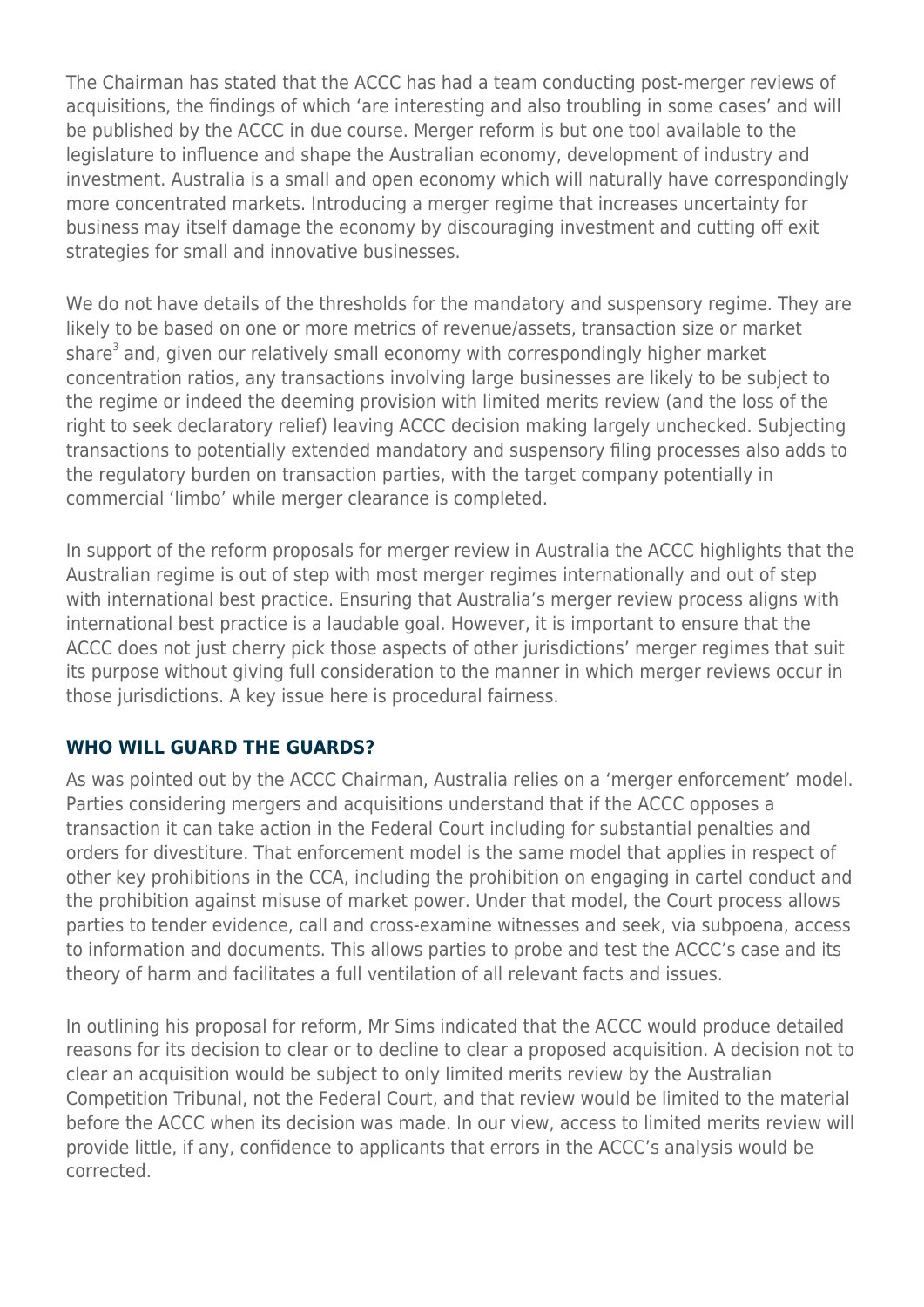When drawing on international experience, it is important to also understand the process and procedures adopted in international jurisdictions to enhance transparency and procedural fairness for applicants and other impacted parties. There are many examples around the world of merger assessment using an administrative model, including the merger assessment models in the European Union, UK and Singapore which adopt different processes to address procedural fairness concerns .

For example, during the course of a Phase I and Phase II merger investigation under the EU model, the European Commission:

- holds formal 'State of Play' meetings with notifying parties at key stages of its investigation;
- issues a formal Statement of Objections during a Phase II investigation setting out its concerns and allows the parties to respond in writing and at an oral hearing;
- facilitates the merger parties' right of access to the European Commission's file (subject to confidentiality considerations) following the issuing of a Statement of Objections to enable the parties to examine the non-confidential submissions of third parties; and
- as a matter of practice, may make available to the merger parties some key documents before the Statement of Objections is issued in a Phase II investigation.

In other jurisdictions adopting an administrative decision-making model, the decision-makers are generally separated from competition authority staff and often bring a broader perspective to their review. For example, the Phase II decision-maker in the UK is an Inquiry Group comprised of independent experts selected from a wider panel of individuals with, for example business, legal or academic experience. In Singapore the Merger Review Committee is drawn from the Commission which is staffed by part-time commission members (save for the Chief Executive who is a full-time Executive of the CCCS).

The ACCC has lost its last seven high profile contested merger cases.<sup>4</sup> In our view, this is evidence of the system working. Thousands of mergers have been cleared by the ACCC. The cases that end up in the Federal Court are by definition the most difficult contestable cases. In those cases the Federal Court has found that the ACCC has not produced sufficient evidence to support its case theory regarding the counterfactual state of competition. Oversight by the Federal Court of the very small number of most difficult cases provides confidence in the integrity of the regime.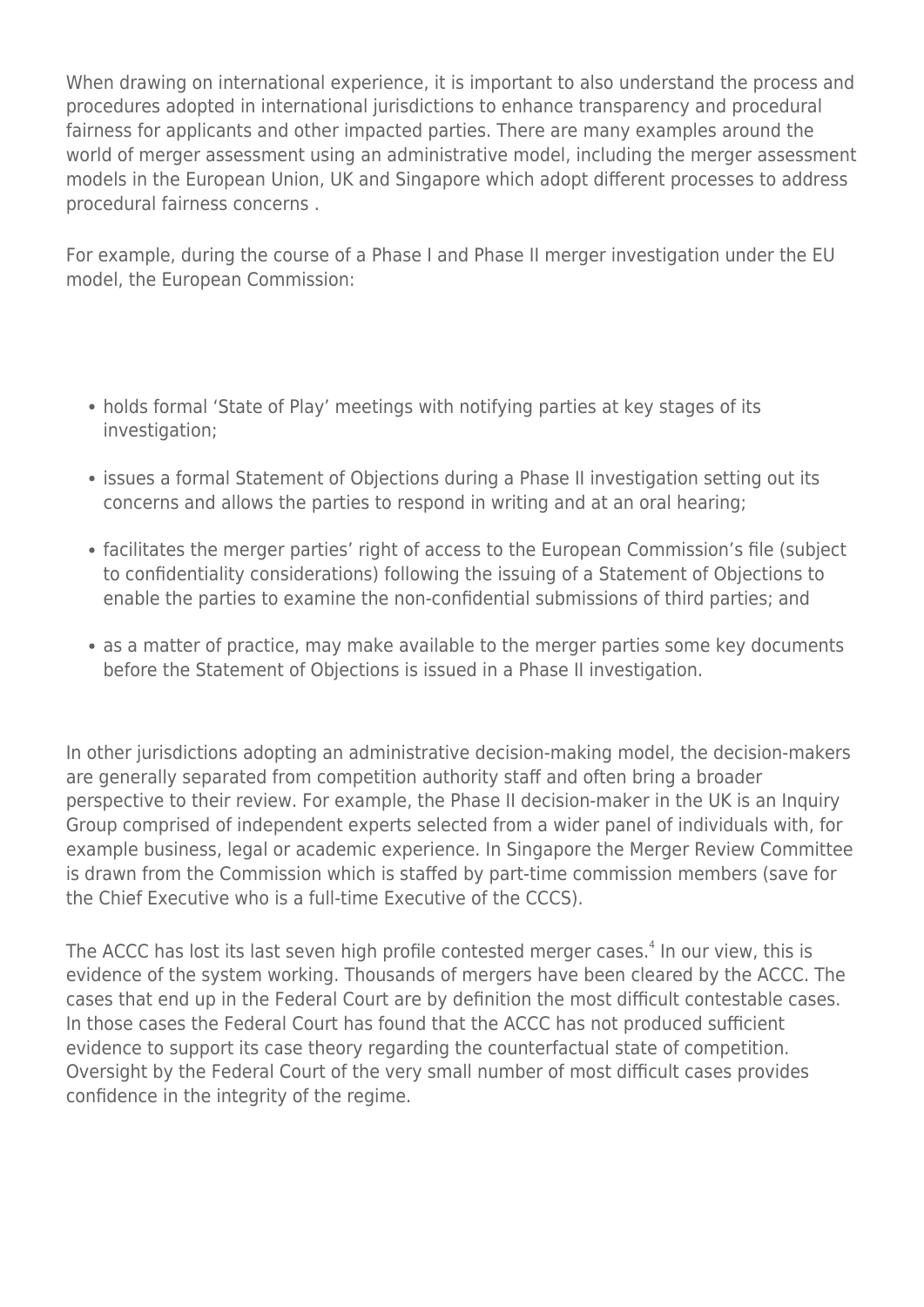## **AUSTRALIA – COMPETITION LAW'S HERMIT KINGDOM**

### **ADDRESSING ACQUISITIONS BY DIGITAL PLATFORMS**

The ACCC is also considering a 'more tailored merger test' that would apply to digital platforms. The ACCC did not specify to which platforms the test would apply, but put forward factors it would consider, including the size and scope of a platform's services in Australia, whether a platform is a 'gateway' platform that is able to control how other businesses interact with consumers and a platform's market power.

A tailored test would attempt to address a perceived gap in Australia's merger law that allows a digital platform to acquire a 'nascent rival'. The concern put by the ACCC is that as the rival is nascent, at the time of the deal, the acquisition would have a low probability of lessening competition. Over time, however, its impact could prove substantial and longlasting, allowing the platform to 'increase or entrench [its] market power'.

The ACCC is still forming a view on how the test would be formulated, but it has indicated that there would be lower notification thresholds for acquisitions by digital platforms. It also indicated – as part of the tailored test – the probability of competitive harm needed to block these mergers would be lowered.

Competition authorities around the world are grappling with this issue. For example:

- Germany and Austria introduced transaction value-based merger notification thresholds (€400 million or €200 million, respectively, provided the target has 'significant' activities in Germany or Austria). The intention is to capture acquisitions where the target does not meet revenue thresholds but has perceived 'great competitive market potential' as reflected in the amount paid.
- Iapan revised its Merger Guidelines to request parties notify the IFTC when the total consideration for the acquisition is large and the acquisition is expected to affect domestic consumers. The JFTC also provided guidance as to when it would use its power to review non-notifiable mergers.
- The FTC issued Special Orders to Google, Amazon, Apple, Facebook and Microsoft requiring them to provide information about prior unreported acquisitions. The FTC stated it would use the information to examine whether these non-notifiable acquisitions might have raised competitive concerns.
- In the UK, the government has proposed a bespoke merger control regime for firms designated by the CMA as having Strategic Market Status (SMS).<sup>5</sup> Under this regime, certain transactions engaged in by designated SMS firms would be subject to mandatory and suspensory filing processes and the CMA can prohibit any reviewable transaction by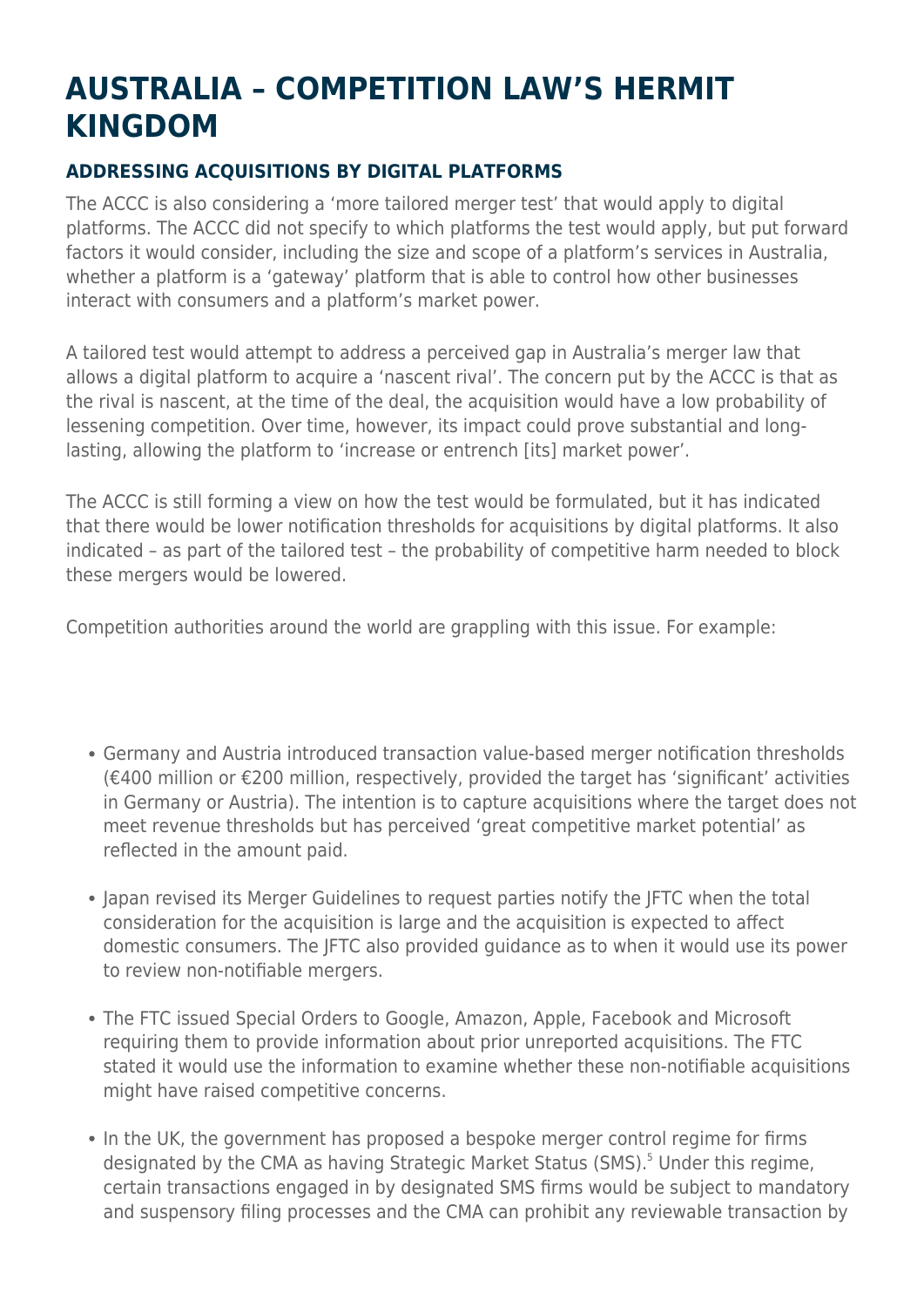a SMS firm if the CMA concludes there is a 'realistic prospect' the transaction will substantially lessen competition.

The ACCC's proposals appear to go even further than changes made by many leading authorities around the world.

These proposals may have profound implications for Australia's startup and digital tech ambitions. As a general point, acquisitions of startups by larger companies provide a number of benefits. For consumers, the product or service provided by that startup, which may only have a couple of thousand customers, suddenly can be available to millions or hundreds of millions of customers. For founders, early employees and investors, an acquisition provides a return that justifies the effort and risk that went into building the startup, that is, an exit strategy, and that return is often reinvested into the next generation of startups. Acquisitions, therefore, are an important source of liquidity that drives innovation.

There is a risk that this proposal could be implemented more widely. The ACCC has noted the gap in Australia's merger law 'is not limited to acquisitions in digital markets'. The influential paper that coined the term 'killer acquisitions' actually focused upon mergers and acquisitions in the pharmaceutical sector.<sup>6</sup> And in Germany, almost half of the cases caught by a new regime intended to capture those types of acquisitions related to the pharmaceutical sector, and only a couple to the technology sector.

- 1. AGL v ACCC (No 3) (2003) 137 FCR 317.
- 2. Vodafone Hutchison Australia v ACCC [2020] FCA 117.
- 3. For example, notification thresholds under EU merger control rules include measures based on the parties' global, EU-wide and/or EU member state-specific turnover and Canadian merger control rules rely on measures related to the Canadian assets and revenues of the target and the parties collectively.
- 4. AGL v ACCC (2003), ACCC v Metcash (2011), AGL/Macquarie Generation (2014), Sea Swift/Toll (2016), Tabcorp/Tatts (2017), ACCC v Pacific National (2019/2020) and Vodafone v ACCC (2020) The HSF contested mergers team has acted in and won six of these seven contested merger cases and includes partners Linda Evans, Liza Carver, Patrick Gay, Sarah Benbow, Grant Marjoribanks, Merryn Quayle, Christine Wong and Bruce Ramsay.
- 5. See our briefing [here.](https://hsfnotes.com/crt/2021/07/27/uk-government-consults-on-proposals-for-a-new-pro-competition-regime-for-digital-markets/)
- 6. Colleen Cunningham, Florian Ederer, and Song Ma, Killer Acquisitions.